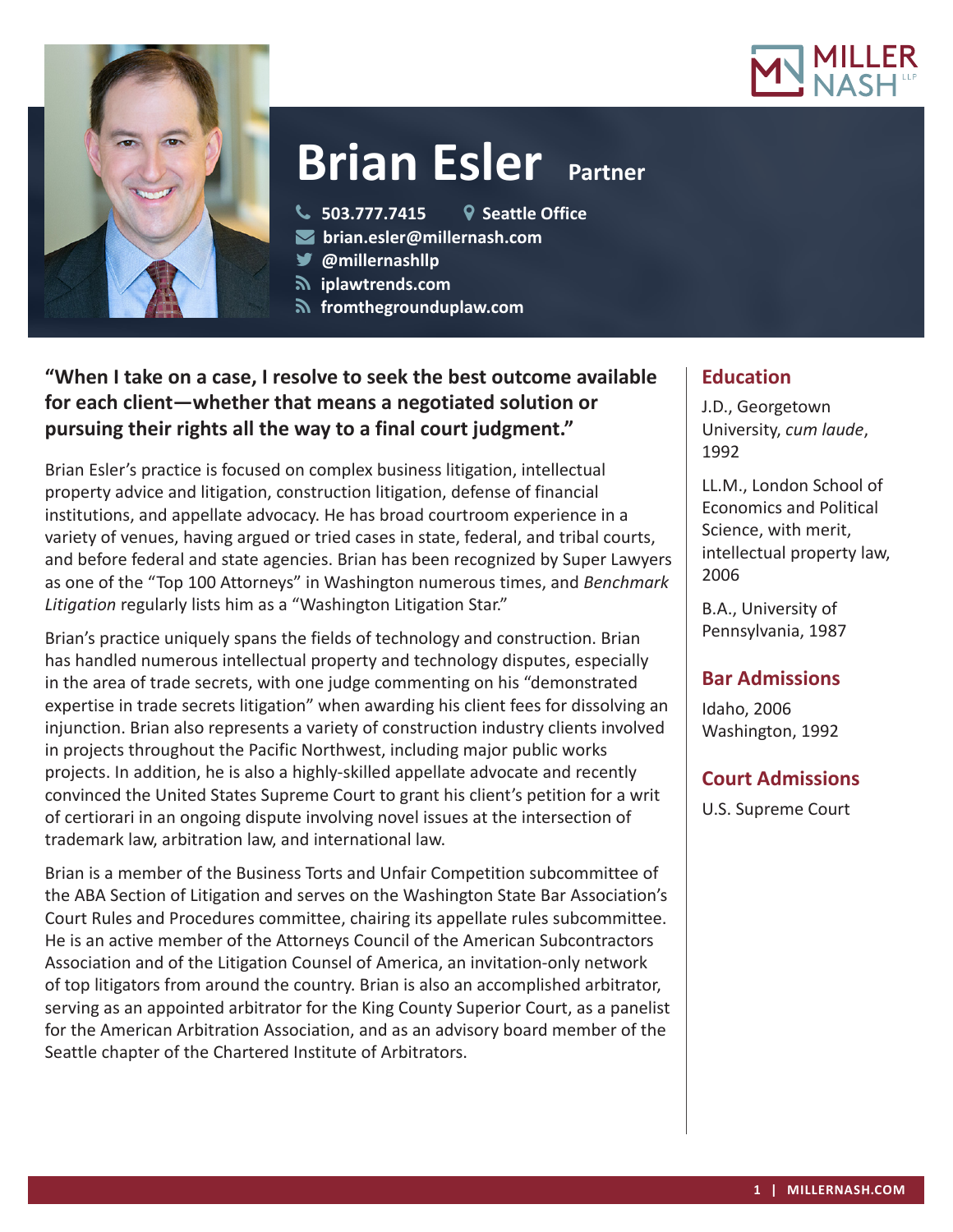

## **Professional Activities**

- King County Bar Association, member
	- Intellectual Property Law Section
	- Judiciary and the Courts Committee, past chair
	- Local Rules Committee of the King County Superior Court, past representative
- American Bar Association, member
	- Intellectual Property Law Section
	- Construction Law Forum
- *Washington Journal of Law, Technology and Arts*, external editorial board member
- American Subcontractors Association, Attorneys' Council, member

## **Civic Activities**

- British-American Business Council of the Pacific Northwest, member and past board member
- **EXTE:** Leadership Tomorrow Program, graduate
- Woodland Soccer Club, coach

### **Representative Experience**

#### **IP Litigation—Patent and Trade Secret**

- Represent a client in the fishing industry in pursuing trade secret, Computer Fraud and Abuse Act (CFAA), and other claims against former employees.
- Represent chemical process industry client in pursuing trade secret and related claims against a rival manufacturer.
- Represented publicly traded French company in defending against patent and trade secret claims arising out of its development of novel ultrasound technology. Case settled on a confidential basis near the close of discovery.
- Represented executive in a high-profile lawsuit brought by former employer, asserting claims that our client misappropriated trade secrets, violated fiduciary duties, and breached contractual obligations. The case included a six-day evidentiary hearing of the former employer's motion for terminating sanctions based on allegations that our client had knowingly destroyed relevant evidence. The court rejected the allegations, finding that our client was a credible witness who did not violate a duty to preserve evidence, did not act in bad faith, and did not engage in conduct that prejudiced the former employer. As trial approached, the court granted a number of summary judgment and evidentiary motions that significantly limited the scope and value of plaintiffs' claims. On what would have been the first day of trial, the parties were able to reach an amicable resolution that terminated the case.
- **P** Represented Eastern Washington apple wax producer against claims of trade secret misappropriation and breach of previous injunction brought by Indian conglomerate arising out of client's new wax formulation. After a bench trial in Yakima County Superior Court, court agreed with client that there were no trade secrets to protect, dissolved previous injunction and awarded client its attorneys fees. As stated in the trial court's decision awarding fees, "Mr. Esler has demonstrated expertise in trade secret litigation . . ."
- Represented local manufacturer in pursuing claims of patent infringement and trade secret theft against large multi-national corporation involving chemical process technology. Case resolved with confidential settlement after we defeated numerous motions for summary judgment.
- **•** Represented departed executive accused of breaching non-compete and misappropriating trade secrets. Case settled on a confidential basis.
- Represented building materials manufacturer in pursuing claims of breach of non-compete and trade secret misappropriation against departing employees. After obtaining injunctive relief, case settled.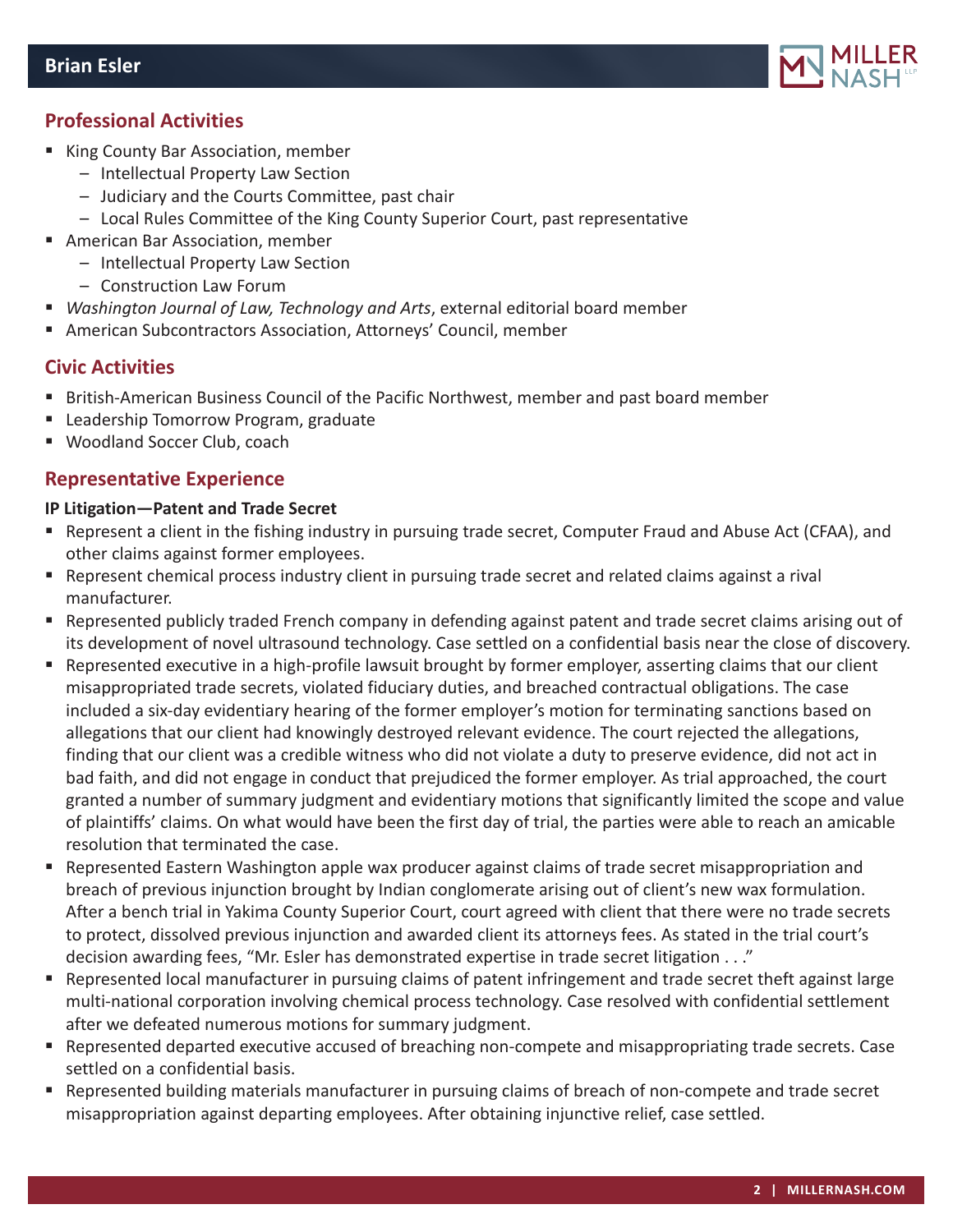

- **Parager 20 Ferret Engils 20 Ferret Plancification Represent Ferret States 1** Ferret emitting diode Ferret Represent ting diode technology against the federal government in the United States Court of Federal Claims pursuant to 28 U.S.C. § 1498.
- Represented fishing equipment manufacturer in defending against claims of design patent infringement.
- Represented and advised numerous government contractors and bidders on how to best position themselves to protect their confidential information from disclosure by the government.
- Represented and advised numerous private companies on how to preserve and protect their trade secrets.

### **IP Litigation—Trademark and False Advertising**

- Represented large national merchandising company against false advertising claims arising from a dispute involving rights to Jimi Hendrix merchandise and artwork. Obtained summary judgment dismissal of all claims, and an award of fees, both of which were upheld by the Ninth Circuit on appeal.
- Represented local author in Trademark Trial and Appeal Board proceedings, case settled favorably after mediation.
- Advised local sports gear manufacturer regarding potential trademark infringement claims.
- Represented local sporting goods manufacturer in pursuing false advertising claims against much larger competitor. After defeating defendant's motion for summary judgment, case settled confidentially.
- Represented large national manufacturer in pursuing false advertising claims against online competitor. Obtained summary judgment and a permanent injunction barring the false claims.
- Represented local transportation company in defending against claims of trademark infringement, including obtaining insurance coverage for defense of claims.
- Have represented numerous clients in Trademark Trial and Appeal Board opposition and cancellation proceedings.
- Regularly counsel clients on how to best protect and preserve their brands.

#### **Copyright**

- Represent and advise best-selling author in creating and protecting programming, website, and other materials.
- **Represented and advised world-famous pyrotechnic artist in protecting software copyrights and trademarks.**
- Represented radio station in defending against claims of copyright infringement arising out of use of a photograph in the station's blog.
- Represented video game manufacturer in pursuing copyright infringement and Digital Millennium Copyright Act (DMCA) claims against emulator.
- **Represented bankruptcy trustee in seeking to preserve and enforce estate's copyrights.**
- Represented bankruptcy trustee in investigating estate's rights in software and other copyrightable materials.
- Represent and advise best-selling book author in protecting copyright in book and related training and web services.
- Represented local health plan services provider in defending against claims of copyright infringement involving software products.

## **Construction Litigation—Government Projects**

- Represent one of the largest systems integration and low volt subcontractors in the world in pursuing multimillion-dollar delay and other claims arising out of work performed on the Highway 99 single bore tunnel project.
- **EXECT** Represent large telecommunications system provider in public contracts bidding dispute with Washington agency.
- **EXECT** Represented large telecommunications systems provider in bid protest litigation with Oregon agency.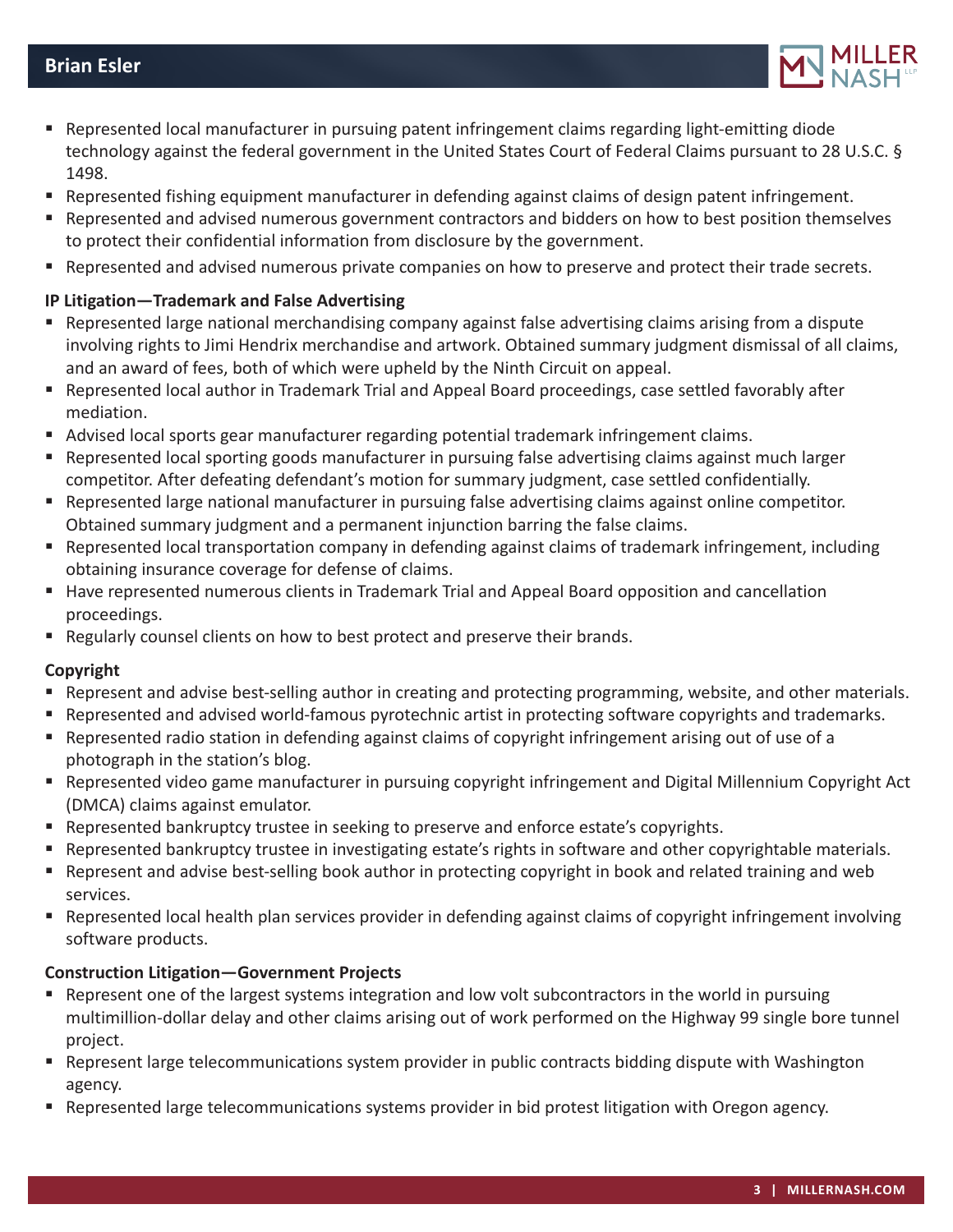

- Represented large telecommunications system provider in bid protest litigation with a county. Case settled shortly after we obtained a temporary restraining order preventing county from entering into contract with alleged lowest responsible bidder.
- Represented and advised a Washington public entity with regard to contractual and other issues arising from the bidding process on proposed improvements to its facility.
- Represented materials supplier on a public works project in defending against claims regarding allegedly defective high-density polyethylene piping.
- Represented materials supplier on a public works project in pursuing payment claims while defending against claims arising from allegedly defective concrete structures.
- Represented bridge designer in litigation brought by general contractor arising out of the designer's work on the I-405/I-5 to SR 169 Stage 1 Widening Design-Build Project. After multiple motions and mediations, and a one-day "mini-trial" before the mediators, case was successfully resolved.
- Represented public university in pursuing claims arising out of construction project in Boise, Idaho.
- Represented tribe in pursuing claims arising from installation of defective water treatment system.

#### **Construction Litigation—Private Projects**

- Represent materials supplier in filing and foreclosing numerous mechanic's liens on projects throughout the Northwest.
- Represent and advise commercial general contractor specializing in data centers and high-tech headquarters on projects throughout the Northwest.
- Represented commercial tenant in pursuing indemnity claims against owner and others arising out of crane collapse at project.
- Represented materials supplier on a hospital construction project in defending against defect claims while pursuing payment claims.
- Represented general contractor in defending against and pursuing various claims arising out of a condominium project, including claims against the concrete and paving subcontractor for faulty installation.
- **Represented property owner and contractor accused of puncturing sewer pipe running under the Duwamish** River near the West Seattle Bridge.
- Represented owner in pursuing claims arising from improperly installed concrete flooring at its Federal Way headquarters.
- Represented general contractor in defending claims arising from construction of condominium complex, including negotiating issues arising from CCIP wrap coverage.
- Represented owner in easement dispute arising from the expansion of its Everett headquarters, culminating in a one-week bench trial.

#### **General Commercial Litigation**

- **•** Represent custom car manufacturer in defending against breach of contract and related claims.
- **EXECTE:** Represent blockchain cooperative in dispute with members.
- Represent lender and shareholders in seeking to recover investments in and loans to a failed cannabis company.
- **EXECTE:** Represent veterinary clinic in dispute with former employees.
- Represented the FDIC in various actions arising from the 2008 financial collapse.
- Represented City of Seattle in defending against breach of settlement and related claims. Dunn v. City of Seattle, 420 F.Supp.3d 1148 (W.D. Wash. 2019).
- Represented Chinese company in defending against breach of contract, fraud and related claims arising out of log export business. After a week-long evidentiary hearing in Astoria, Oregon, court largely sided with our client and case settled shortly thereafter.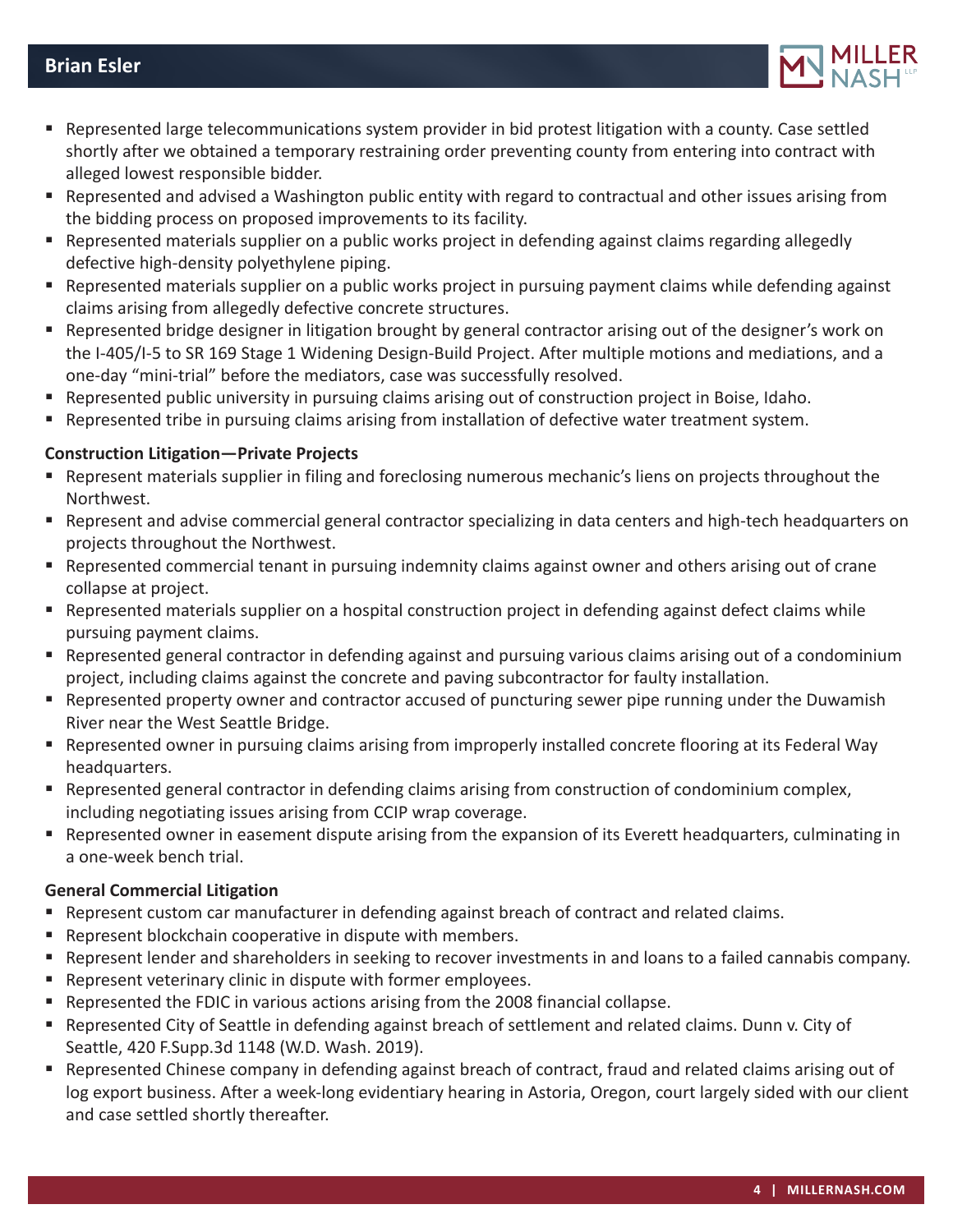

- Represented large national bank in defending against fraud and related claims; all claims dismissed on summary judgment.
- **•** Represented regional bank in defending against various claims by borrowers.
- Represented agricultural cooperative in dispute with members.
- Represented automotive warranty company in dispute with ex-employee.
- Represented property owner in easement dispute; case settled after court granted our client summary judgment on its easement right claims.
- Represented homeowner in dispute with neighbors over rights arising from Covenants, Conditions & Restrictions (CC&Rs).
- Represented restaurant lessee in defending against landlord's claims and pursuing fraud and misrepresentation claims.
- Represented health savings account administration solutions provider in breach of software development contract dispute, including obtaining preliminary injunction to prevent defendant from switching to another provider. Case settled on confidential terms soon thereafter.
- Represented municipality in high-profile case involving novel First Amendment issues arising out of criminal investigations.

#### **Appellate—State Court Appeals**

- *Hester v. State of Washington*, Case No. 98495-6 (S.Ct. 2020). Represent petitioners in pursuing constitutional claims (impairment of contract) against the State of Washington.
- *Roupp v. RChain Cooperative*, Case No. 81915-1 (2021). Represent appellant blockchain provider in appeal involving arbitration rights.
- *Feick v. Brutsche*, Case No. 54963-8-II (2021). Represent respondents in appeal involving cannabis company in receivership.
- *Dempcy v. Avenius*, Case No. 79697-6-I (2020). Represented appellant in dispute among neighbors as to rights and responsibilities with respect to common property.
- *Washington State Department of Revenue v. F.D.I.C.*, Case No. 71524-1-I (2015). Represented respondent F.D.I.C. (on the briefs, but did not argue the case).
- *Alexander v. Sanford*, 181 Wn. App. 135, 325 P.3d 341 (2014), petition for review granted, but dismissed by stipulation. Represented respondents Sanford, et al. This case involved a variety of issues arising out of claims against the board members of a condominium association.
- *Patterson v. Northland Investment, Inc.*, Case No. 27696-1-III (2010). Represented appellant Pattersons in a case involving a real property dispute.
- *Gourley v. 180Solutions*, Case No. 59654-3-I (2008). Represented appellant Gourley (on the briefs).
- *Munro v. Swanson*, Case Nos. 55811-1-I, 56082-4-1 (2007). Represented Respondent/Cross-Appellant Munro in a lease dispute.
- *Gildon v. Simon Property Group, Inc.*, Case No. 53151-4-I, aff'd in part, reversed in part by 158 Wn.2d 483, 145 P.3d 1196 (2006). Represented petitioner Simon Property Group in case involving unsettled issues under Revised Uniform Partnership Act.
- *Washington State Grange v. Brandt*, 136 Wn. App. 138, 148 P.3d 1069 (2006). Represented respondent Washington State Grange in a case involving the application of the rule against perpetuities.
- *State v. Heckel*, 143 Wn.2d 824, 24 P.3d 404 (2001). Represented amicus curaie Washington Association of Internet Providers.
- *Washington State Bank v. Medalia*, 96 Wn. App. 547, 984 P.2d 1041 (1999). Represented appellant Medalia Healthcare, LLC. Involved the question of whether a purchaser of secured assets had committed conversion by allegedly interfering with security interest.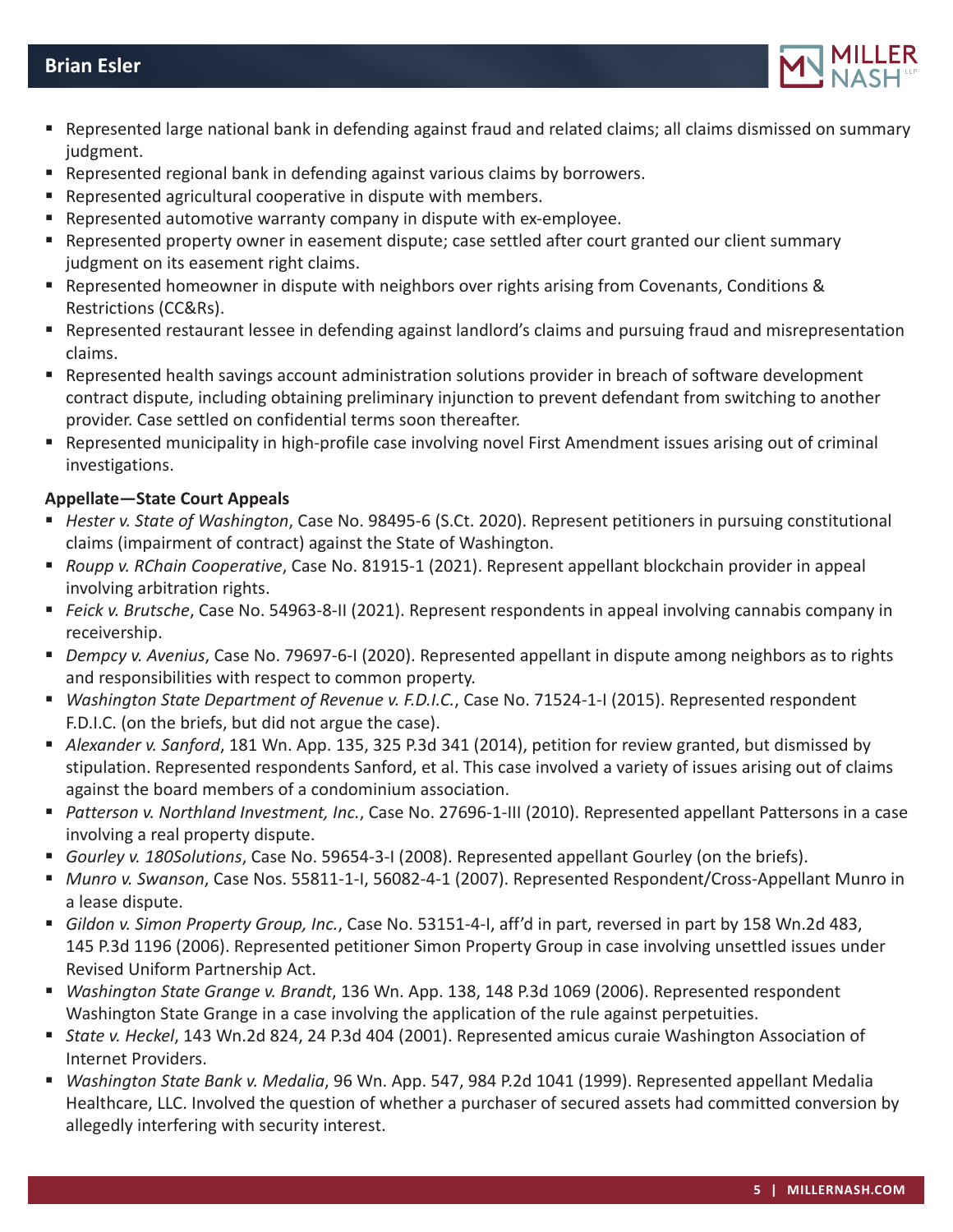

 *G.W. Equipment Leasing, Inc. v. Mt. McKinley Fence Co., Inc.*, 97 Wn. App. 191, 982 P.2d 114 (1999). Represented appellant G.W. Equipment. Involved a question of whether Arizona or Washington community property law should control the interpretation of a contract.

#### **Appellate—Federal Court Appeals**

- *Setty v. Shrinivas Sugandhalaya, LLP*, Supreme Court Case No. 19-623; Ninth Circuit Case No. 18-35573. Represent appellants and petitioners in pursuing appeal involving issues arising under the Lanham Act and the New York Convention. After the Ninth Circuit affirmed a trial court decision finding our client had no rights to compel arbitration because it was a non-signatory to the underlying arbitration agreement, successfully petitioned the United States Supreme Court to grant our client's petition for a writ of certiorari; Supreme Court vacated decision and remanded to Ninth Circuit, where it is currently pending.
- *Rockin Artwork, LLC v. Bravado Int. Group Merch. Svs., Inc.*, Case Nos. 17-35151, 17-35263 (9th Cir. 2018).
- *Western Mortgage & Realty Co. v. KeyBank National Association*, Case No. 15-35821 (9th Cir. 2017). Represented defendants-appellees in appeal involving borrowers claims of breach of contract, fraud and misrepresentation. Ninth Circuit affirmed dismissal of claims and awarded fees.
- *In re MILA, Inc.*, 423 B.R. 537 (9th Cir. BAP 2010). Represented appellant bankruptcy trustee in seeking to recover proceeds of directors and officers insurance policy.
- *Davel Communications, Inc. v. Qwest Corp.*, 451 F.3d 1037 (9th Cir. 2006). Represented appellants in pursuing claims under the Federal Telecommunications Act of 1996.

## **Publications**

- "The Particularities of Pleading Fraud," American Bar Association (Mar. 2022)
- "Who's on First? Washington State Employer Liability at the Worksite for Safety Violations," Miller Nash, *From the Ground Up*, coauthor (Nov. 2021)
- "Merely Possessing Trade Secrets Does Not Create Liability For Misappropriation," Miller Nash, *IP & Technology Law Trends* (Sept. 2021)
- "The State is Still Free to Plunder Your Copyrights: *Jim Olive Photography v. University of Houston*," Miller Nash, *IP & Technology Law Trends* (Aug. 2021)
- "9th Circ. Withdraws Decision On Incense Co.'s Arbitration Bid," Law360, quoted (June 2021)
- "*Google v. Oracle* and the Future of Copyright in APIs," Miller Nash Graham & Dunn, *IP Law Trends* (Apr. 2021)
- "Stimulus Legislation Brings Substantial Changes to Trademark and Copyright Law," Miller Nash Graham & Dunn, *IP Law Trends* (Feb. 2021)
- "US Supreme Court Holds That Non-Signatories to Arbitration Agreement Subject to New York Convention Can Compel Arbitration," International Bar Association, Litigation Committee Newsletter, coauthor (Nov. 2020)
- "Miller Nash Prevails at United States Supreme Court," Miller Nash Graham & Dunn, *IP Law Trends* (Jun. 2020)
- "Your Trademark Just Became More Valuable: *Romag Fasteners, Inc. v. Fossil Group, Inc.*," Miller Nash Graham & Dunn, *IP Law Trends* (Apr. 2020)
- "USPTO and Copyright Office Announce Extensions to Deadlines Under the CARES Act," Miller Nash Graham & Dunn, *IP Law Trends* (Apr. 2020)
- "Most Construction is Non-Essential, According to Governor Inslee's Latest Guidance," Miller Nash Graham & Dunn, *From the Ground Up* (Mar. 2020)
- "Washington's "Stay Home, Stay Healthy" Proclamation Lacks Guidance On Construction Projects," Miller Nash Graham & Dunn, *From the Ground Up* (Mar. 2020)
- "Washington Supreme Court: Consumer Protection Act Applies Broadly, Federal Courts Wrong," Miller Nash Graham & Dunn, *The NW Policyholder* (Dec. 2019)
- "I, Robot: PTO Seeks Comments on Protection for AI-Created Works," Miller Nash Graham & Dunn, *IP Law Trends* (Oct. 2019)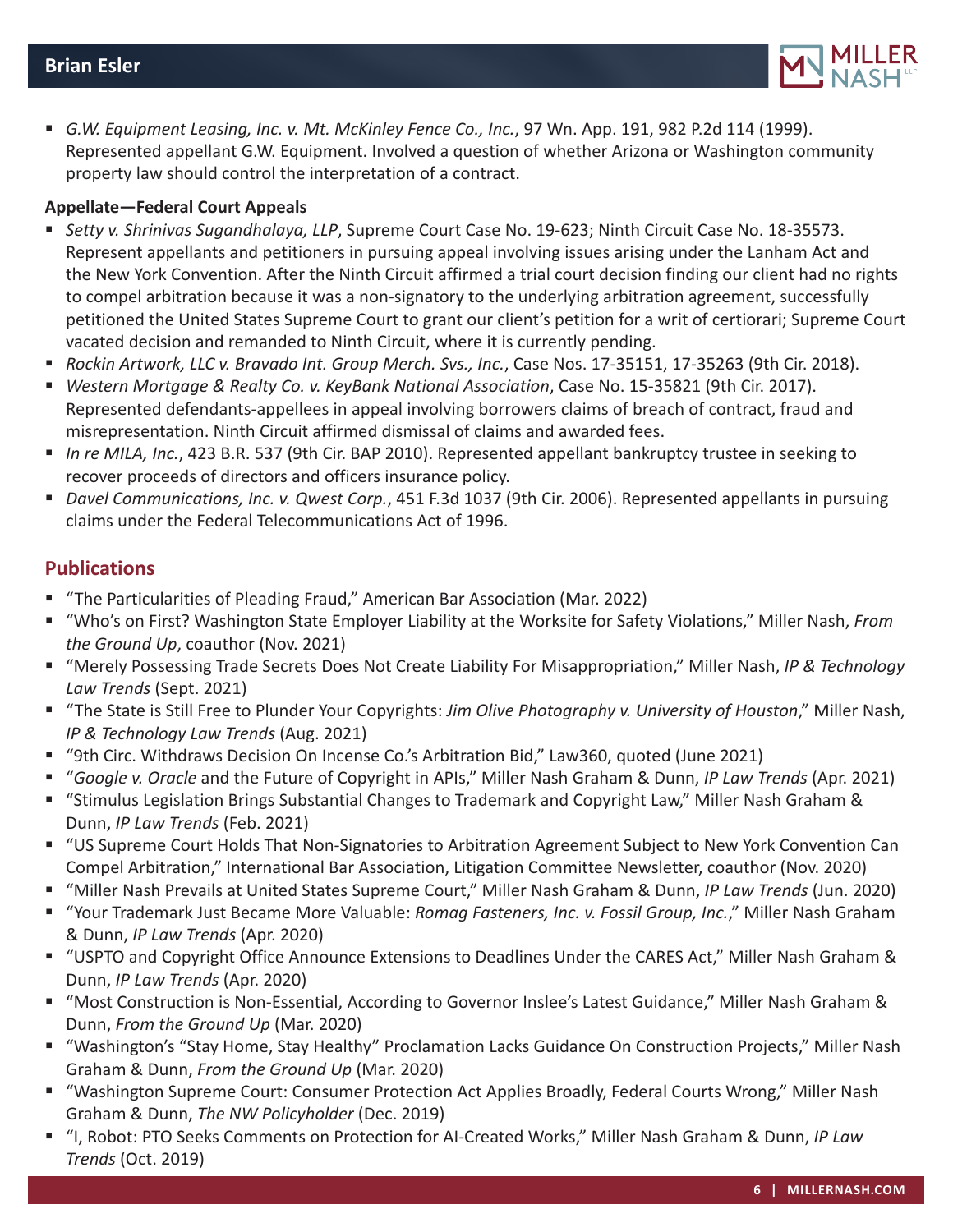## **Brian Esler**



- "Your Secrets Are Safe(r) With the Government Now," Miller Nash Graham & Dunn, *IP Law Trends* (June 2019)
- "Supreme Court to Rule Whether Congress Appropriately Abrogated State Sovereign Immunity for Copyright Claims in *Allen v. Cooper*," *IPWatchdog*, quoted (June 2019)
- "Bankers Beware—Trade Secret Misappropriation Can Lead to Lifetime Ban," Miller Nash Graham & Dunn, *Bank Law Monitor* (Mar. 2019)
- "Supreme Court to Take Up Protection of Confidential Information Provided to the Government: *Food Marketing Institute v. Argus Leader Media*," Miller Nash Graham & Dunn, *IP Law Trends* (Jan. 2019)
- "Massachusetts Court Holds DTSA Does Not Apply to the Government," Miller Nash Graham & Dunn, *IP Law Trends* (Oct. 2018)
- "Insurance Coverage for Trade Secrets Claims," Miller Nash Graham & Dunn, *The Northwest Policyholder* (Oct. 2018)
- "Copyright Office Red Cards UEFA Trophy Application," Miller Nash Graham & Dunn, *IP Law Trends* (Oct. 2018)
- "And Then There Was One…Massachusetts Adopts Uniform Trade Secrets Act," Miller Nash Graham & Dunn, *IP Law Trends* (Aug. 2018)
- "The State Can Plunder Your Copyright: *Allen v. Cooper*," Miller Nash Graham & Dunn, *IP Law Trends* (July 2018)
- "Replacement Parts Manufacturer Gets Burned: *Music City Metals Co., Inc. v. Jingchang Cai*," Miller Nash Graham & Dunn, *IP Law Trends* (May 2018)
- "Tenth Circuit Update: Statutory Violations Don't Prove Irreparable Harm and 'Bad Faith' Gives Rise to Misappropriation Claims," American Bar Association, Section of Litigation, *Practice Points* (Dec. 2017)
- "We Built This City on…False Advertising?" Miller Nash Graham & Dunn, *IP Law Trends* (Aug. 2017)
- "Supreme Court Squeezes Patents: *TC Heartland v. Kraft Foods & Impression Products v. Lexmark*," Miller Nash Graham & Dunn, *IP Law Trends* (May 2017)
- "A Light in the Darkness: The 'Small Business Know-Before-You-Bid Construction Transparency Act of 2017,'" Miller Nash Graham & Dunn, *From the Ground Up* (May 2017)
- "It's Not Always Sunny in Philadelphia: *CertainTeed v. BIPV*," Miller Nash Graham & Dunn, *IP Law Trends* (May 2017)
- "Sis Boom Bah? Cheerleading Uniforms and Copyright Protection—Star Athletica Case Decided!" Miller Nash Graham & Dunn, *IP Law Trends* (Mar. 2017)
- "Copyright Office Requiring New DMCA Agent Designation by Year's End," Miller Nash Graham & Dunn, *IP Law Trends* (Jan. 2017)
- "TTAB Continues to Trim Cannabis-Related Marks," Miller Nash Graham & Dunn, *IP Law Trends* (Dec. 2016)
- "Washington Court of Appeals Signals Change in Notice Requirements Under Construction Contracts,'" Miller Nash Graham & Dunn, *From the Ground Up* (Nov. 2016)
- "Precedential TTAB Ruling Vaporizes Marijuana-Related Trademark Registrations," Miller Nash Graham & Dunn, *IP Law Trends* (Nov. 2016)
- "Keeping Secrets—Don't Overdo It," Miller Nash Graham & Dunn, *IP Law Trends* (Oct. 2016)
- "Washington Supreme Court Announces the Death of Contracts: *Donatelli v. D.R. Strong Consulting Engineers, Inc.*," Miller Nash (Nov. 2013)
- "Be Prepared for 'Call Before You Dig' Law Changes," Miller Nash (Apr. 2013)
- "The Dirt on Washington's New Dig Law," Miller Nash (Feb. 2013)

# **Presentations**

- "Effectively Using Experts Early in Business Litigation," American Bar Association, Litigation Section Roundtable (May 2021)
- "'Schein'-ing a Light on Circuit Splits—Non-Signatories, Delegation, and the Coming Battle Over Arbitration Discovery," CIArb, webinar (Sept. 2020)